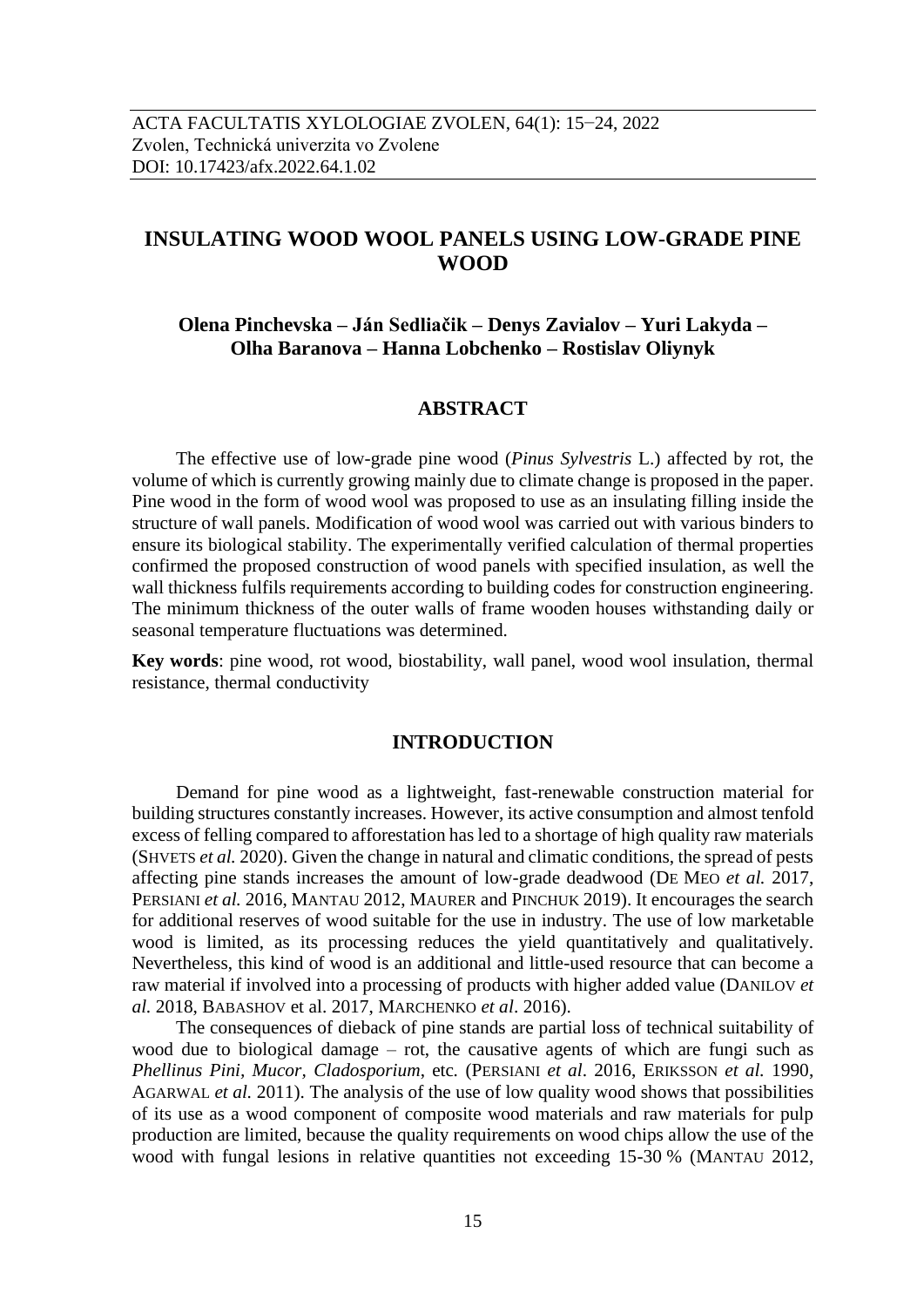UGOLEV 2007, WITOMSKI *et al.* 2011). Currently, wood damaged by rot is used as an energy fuel source, although this use as a biofuel features low profitability.

The use of rot-damaged wood for structural elements in constructions is unacceptable (LEONOVICH and BOZHELKO 2019), however, it can be used in the manufacture of related materials for construction, e.g., as a thermal insulation material. Cement-chipboards – arbolite and fibrolite, which are made mainly of waste from woodworking industries or secondary raw materials, are now widely used in the building industry as the thermal insulation materials. Organic and mineral substances are used as binders (SANAEV *et al*. 2016, UGOLEV 2007). However, when manufacturing this type of boards, the use of wood with rot is not allowed.

The manufacture of wood wool from low quality wood affected by rot is proposed in accordance with timber treatment, especially in the presence of visible mycological effects (PINCHEVSKA and ZAVIALOV 2020a, PINCHEVSKA and ZAVIALOV 2020b). For the use of wood wool as insulation, panels are manufactured using material treated with various types of binders with antiseptic properties. Wood affected by heart rot and sapwood affected by coloration was used. Inorganic binders based on liquid glass and organo-mineral binders based on PVA dispersions with different ratios of binder and wood component were selected for the use. The test of such material treated with organo-mineral binders to counteract the fire did not ignite the material, the maximum flue gas temperature was about 120 °C, and the flammability index was 0. Studies on sound insulation properties have shown that this material can be attributed to sound insulation materials of class 2 (TSAPKO *et al*. 2019a).

In order to be able to use the proposed panels made of wood wool, their thermal conductivity was determined. It was 0.094 W/m·K for panels with inorganic binder, and 0.079 W/m·K for panels with organo-mineral binder (TSAPKO *et al.* 2019b). A comparison with the values of thermal conductivity of traditional thermal insulation materials, such as mineral wool 0.070 W/m·K, indicates the possibility of using wood wool for insulation. The use of wood wool panels is supported by the fact that, unlike mineral wool, they are nontoxic and can be used in wooden houses, given that the technology of their production can be classified as «green technology».

The aim of the study is to determine the wall panel thickness with the appropriate bioresistant thermal insulation using material made of low-grade pine wood, which will provide a comfortable atmosphere in rooms of wooden houses.

### **METHODS**

The main task of enclosing structures is the insulation of influence of external factors on the microclimate in the rooms despite the daily temperature fluctuations. Thermal insulation of walls features the main role in equalizing the microclimate temperature, i.e., the insulation of changing external influences. These fluctuating temperature processes allow us to describe them as non-stationary heat transfer processes in the proposed wood panel with wood wool insulation – Figure1.



**Fig. 1 Design of the proposed panel.**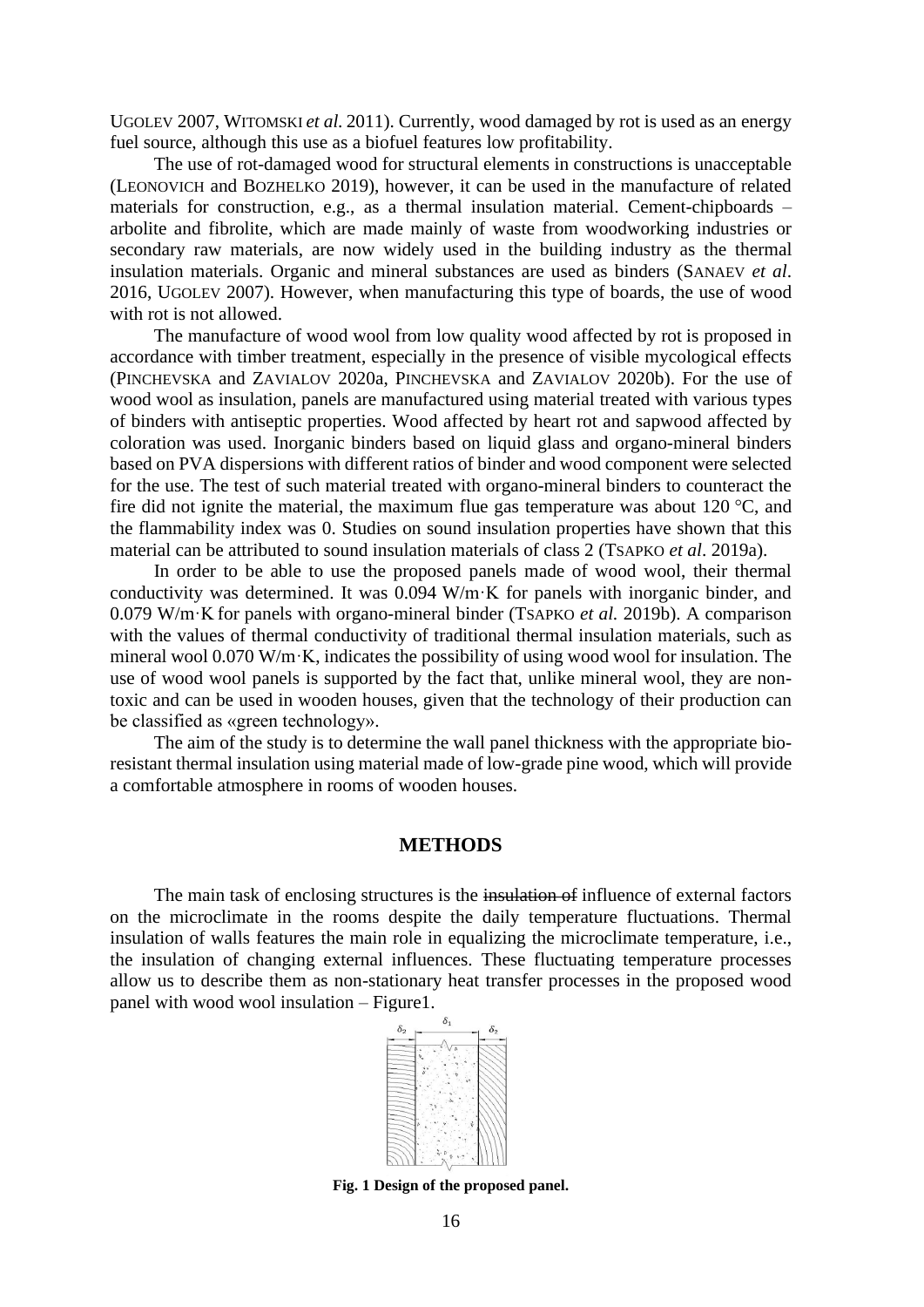The process of heat transfer in the wall panel can be described by the Fourier equation, where the coefficient of thermal conductivity depends on the thermal conductivity and heat capacity of each layer:

$$
\frac{\partial Tw_P}{\partial \tau} = a_{WP} \frac{\partial^2 Tw_P}{\partial x^2} \tag{1}
$$
\n
$$
(\tau > 0; \quad 0 < x \to \infty)
$$

where: *x* – coordinate directed deep into the panel (m);  $T_{WP}$  – panel temperature (°C);  $a_{WP}$ – effective coefficient of thermal conductivity of the wall panel  $(m<sup>2</sup>/s)$ :

$$
a_{WP} = \frac{\lambda_{WP}}{c_{WP} \cdot r_{WP}} = \frac{\left(1 + \frac{2\delta_2}{\delta_1}\right)^2 \cdot \lambda_1 \cdot \lambda_2}{\left(\lambda_1 + \lambda_2 \cdot \frac{2\delta_2}{\delta_1}\right) \cdot \left(c_1 \rho_1 + c_2 \rho_2 \frac{2\delta_2}{\delta_1}\right)}\tag{2}
$$

where:  $\lambda$  – thermal conductivity of the layer material (W/m·K);  $\delta$  – layer material thickness (m);  $c$  – heat capacity of the material (J/kg·K).

To ensure the comfort of people in the room it is necessary to take into account the daily temperature fluctuations associated with changes in air temperature caused by periodic exposure to the sun. The heat propagation of solar radiation has a wave character which properties will have a damped nature of oscillations in a multilayer plate with heat-insulation (Figure 2).



**Fig.** 2 The process of damping thermal oscillations with an initial amplitude  $A_0$  in the panel.

The temperature fluctuations  $({}^{\circ}C)$  inside the panel can be described as follows:

$$
\tau_{(x, \tau)} = A_m \cos \left( \omega \tau - \varphi - \sqrt{\frac{\omega}{2a_{WP}}} \cdot \delta \right)
$$
 (3)

where:  $A_m$  – amplitude of temperature fluctuations inside the panel, which will be equal to:

$$
A_m = A_0 \cdot exp\left(-\sqrt{\frac{\omega}{2a_{WP}}} \cdot \delta\right) \tag{4}
$$

where:  $A_0$  – initial value of the amplitude of oscillations that have maximum values on the surface and correspond to half of the oscillations of the surface temperature under the action of solar radiation;  $\tau$  – time (s);  $\omega$  – frequency of daily temperature fluctuations  $\omega = \frac{2\pi}{\rho}$  $\frac{2\pi}{P}$  =  $2\pi$  $\frac{2\pi}{86400} \approx 7.3 \cdot 10^{-5} c^{-1}$ ; P – daily period of fluctuations.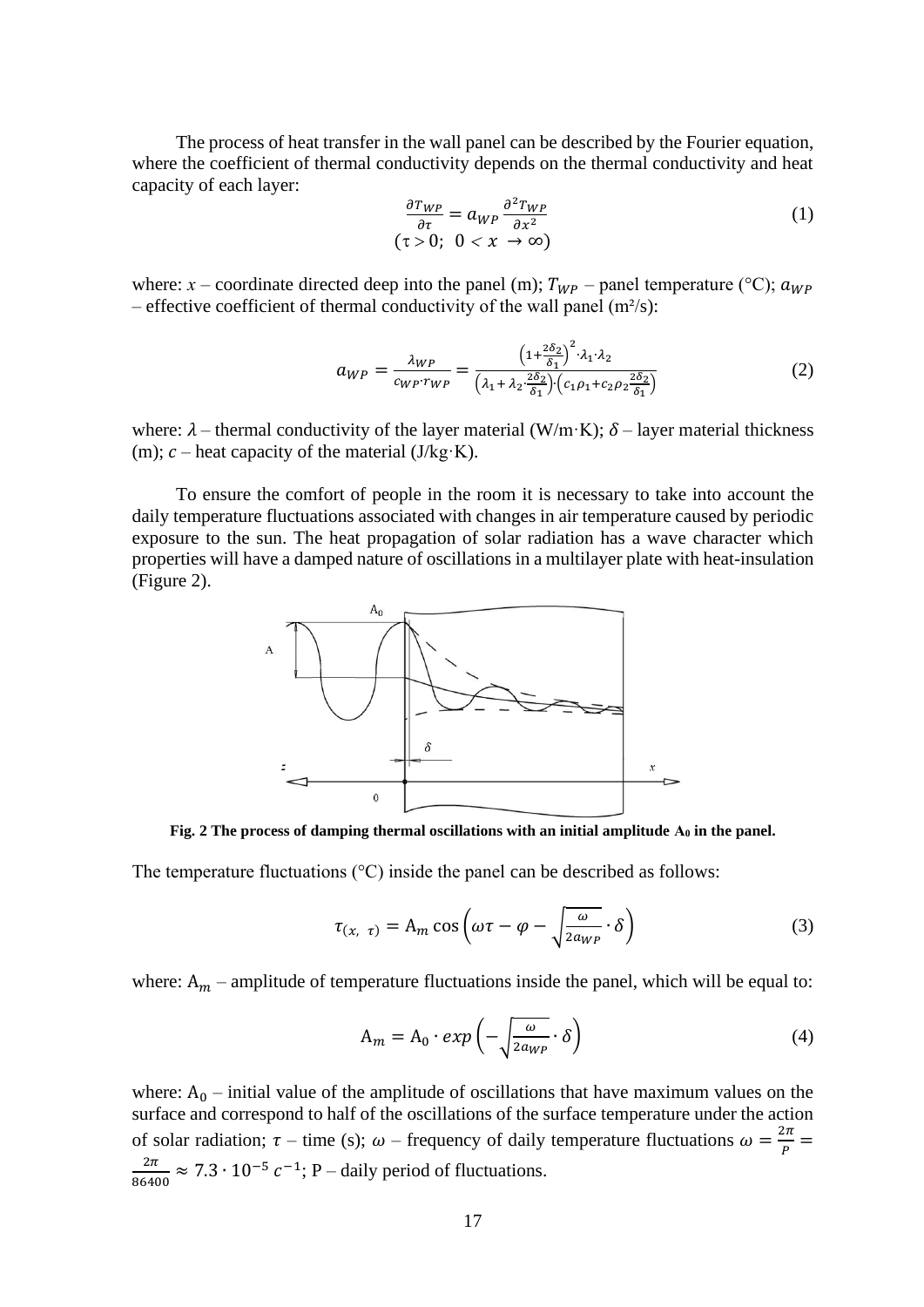To substantiate the design characteristics of the panel, it is necessary to know its minimum thickness, at which the temperature fluctuations are completely attenuated. Given that, the thermal oscillating process in the panel is damped and the change in amplitude is exponential. The thickness of wall panel under the condition that the amplitude of the temperature decreases *"е"* times (*е=* 2.71828) can be calculated*,* then:

$$
\frac{A_0}{A_m} = e \Longrightarrow \sqrt{\frac{\omega}{2a_{WP}}} \cdot \delta_e = 1.
$$
 (5)

Temperature fluctuations on the surface with a certain delay are transmitted deep into the panel and gradually attenuate because of the panel insulating properties. With the characteristics of the materials the wooden panel with insulation is made from (TSAPKO *et al.* 2019a) and using equation (2), it is possible to calculate at what panel thickness temperature fluctuations from the outside will be imperceptible on the inner surface of the panel.

According to the requirements of the standard (DSTU BV.2.6-189: 2013) when calculating the thickness of enclosing structures, heat transfer resistance R ( $m^2$ ·K/W) is used. It determines the resistance to heat transfer of external walls,  $R_{\Sigma}$ , in accordance with building regulations (DBN B.2.6-31: 2016):

$$
R_{\Sigma} = \frac{1}{\alpha_{\rm s}} + \sum_{i=1}^{n} \frac{\delta_i}{\lambda_{ip}} + \frac{1}{\alpha_{\rm s}} \tag{6}
$$

where: *αВ, α<sup>З</sup>* – heat transfer coefficient of inner and outer surfaces of enclosing structure of a building (W/m<sup>2</sup>·K), in accordance with Annex B of the standard (DSTU BV.2.6-189: 2013),  $\alpha_{\rm B} = 8.7 \text{ W/m}^2 \cdot \text{K}$ ;  $\alpha_{\rm s} = 23 \text{ W/m}^2 \cdot \text{K}$ ;  $n$  – number of layers of enclosing structures;  $\delta_{\rm i}$ – thickness of the *i*-th layer (m).

According to the building regulations (DBN B.2.6-31: 2016) heat transfer resistance of external enclosing structures of buildings and structures shall meet the condition:

$$
R_{\Sigma} \ge R_{min} \tag{7}
$$

where:  $R_{min} = 3.3 \text{ m}^2 \cdot \text{K/W}$  – minimum allowable value of the heat transfer resistance of residential buildings in the northern part of Ukraine.

### **MATERIAL**

Pine wood (*Pinus Sylvestris* L.) samples treated with inorganic binders and organomineral binders were used to study the biostability of the wood. Biostability was determined by weight loss according to appropriate standards (GOST 28206-89.2006, GOST 18610- 82.1982). However, the loss of mass from biological destruction cannot be determined using the samples of insulating wool material due to its high porosity and loss of integrity of samples during the implementation of the method (GOST 18610-82.1982). There were used 20 samples of solid wood in the form of thin plates  $4 \times 20 \times 60$  mm. The surface of test pieces was covered with protective binders used for the manufacture of thermal insulation boards. As a control group, 10 samples of untreated wood were used according to (GOST 18610- 82.1982). Moisture content of all samples was  $W \le 15\%$ .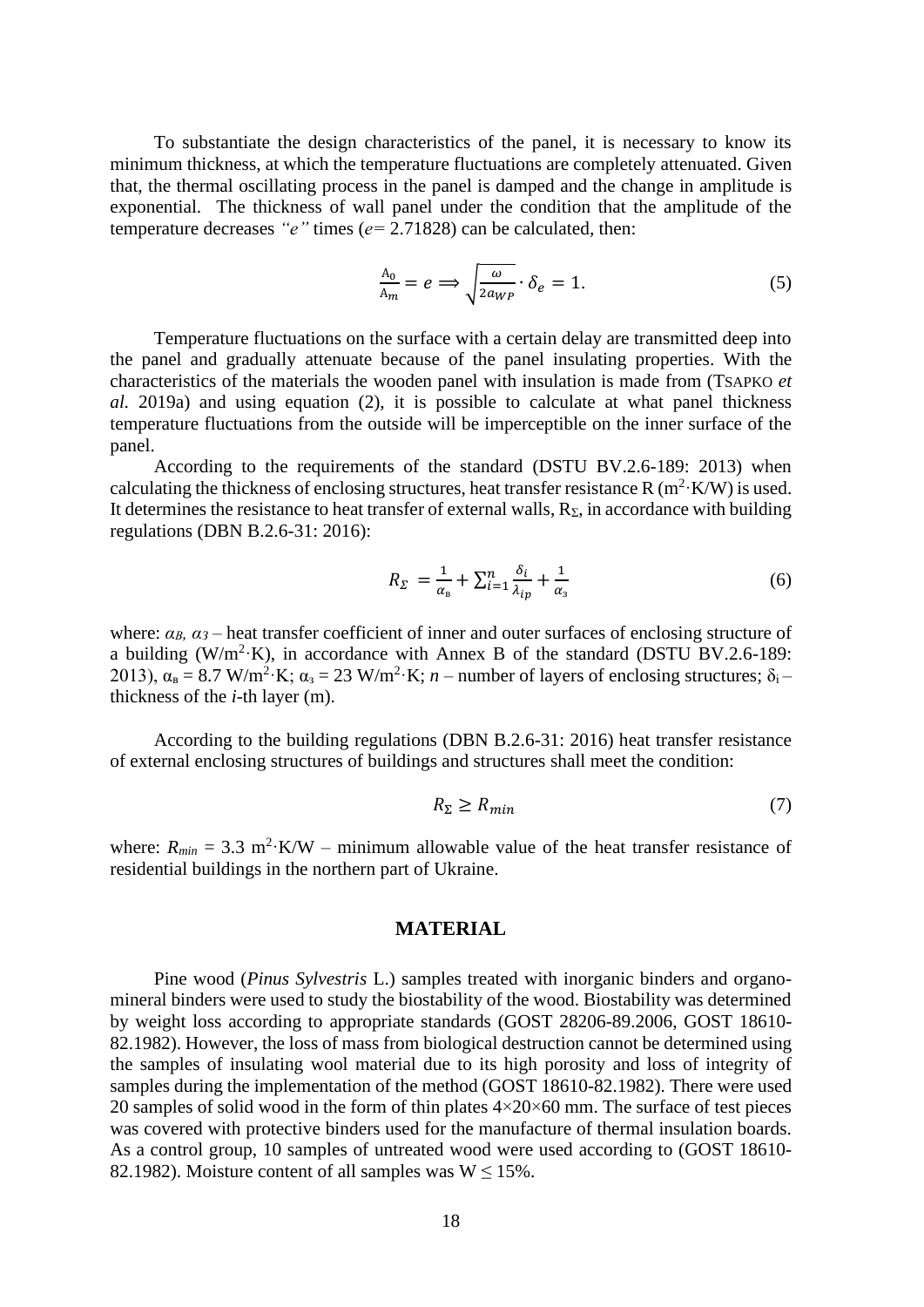Experimental panel samples of 600×600 mm were manufactured to determine the performance thickness of the wood panel with wood wool insulation. The size of samples corresponds to the door size of the climate chamber (Figure 2). The panel was structured of 20 mm thick pine wood blanks as the covering, with wool insulation of different thickness  $-210$ , 240 and 270 mm between them.



a) b) **Fig. 3 Laboratory climate chamber (a) with installed fragment of the panel (b).**

The temperature in the climate chamber was maintained at the level of average winter temperature for Ukraine -17 °C, the room temperature fluctuated at the level of  $19 \pm 1$  °C.

## **RESULTS AND DISCUSSION**

The samples of wood treated with various binders were placed in containers with a substrate. The substrate was a sifted surface layer of soil with a moisture of 40-45%, and acidity in the range of pH 4.5-6.0. The containers were represented by wooden pine boxes with lids (Figure 4). The dimensions of the inner walls of the containers were  $450 \times 450 \times 100$ mm. The interior of the containers was divided in half by a glass partition for laying treated samples that mimicked insulation boards and untreated samples of low-grade pine wood. The samples were placed in the substrate so that the open part was not more than one third of their length above the surface.

The samples remained in the soil for 60 days. During this period, the moisture of the substrate was monitored by weighing every 15 days. At the end of the experiment, the samples were removed, cleaned from the substrate with a brush, and dried to constant weight, then weighed and percentage of weight loss was determined, Table 1.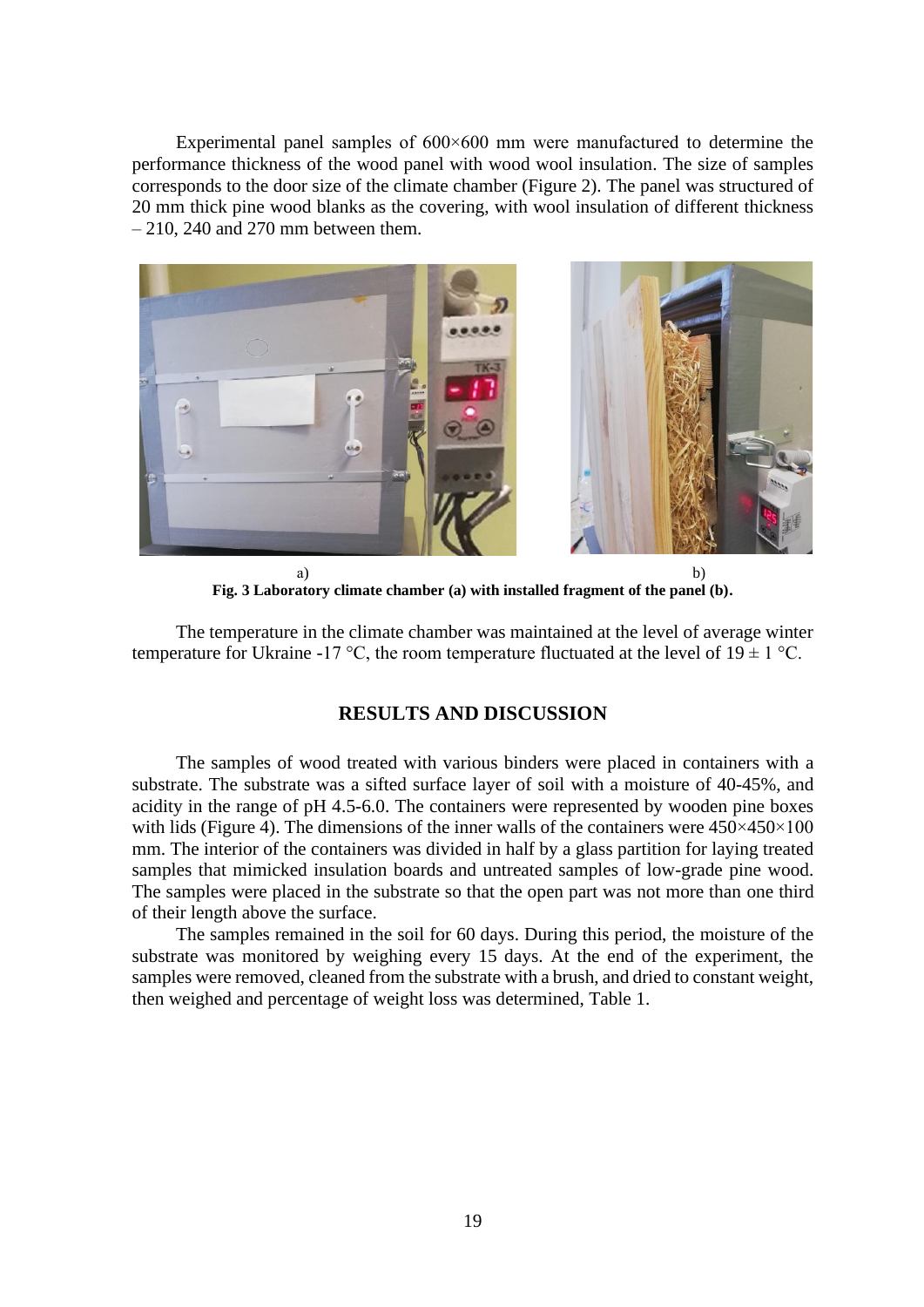

**Fig. 4 Container with placed wood samples.**

| Type of samples                                       | The average value of | Standard deviation |
|-------------------------------------------------------|----------------------|--------------------|
|                                                       | weight loss          | (%)                |
|                                                       | (%)                  |                    |
| Raw wood without signs of biological damage           | 2.85                 | 2.98               |
| Rot-affected wood treated with inorganic binders      | 0.97                 | 2.48               |
| Rot-affected wood treated with organo-mineral binders | 0.62                 | 3.02               |

| Tab. 1 Weight loss of samples of treated and untreated wood. |  |
|--------------------------------------------------------------|--|
|--------------------------------------------------------------|--|

It can be seen that wood treated with binders has a fairly high rate of biological stability. The rate of biological destruction was reduced with treating the wood surface with binders. The surface structure of wood was impregnated, capable of resisting the action of biological factors. The binder contains substances with antiseptic properties and can be characterized by resistance to biological factors. The wood treated with inorganic binders shows almost 3 times higher resistance than untreated wood, and wood treated with organomineral binders was on average 4.5 times more resistant as compared to untreated wood. The accuracy of the experimental studies did not exceed 5%. Thus, based on the obtained data, it is possible to make a conclusion about the antiseptic effect of binders on the rotaffected wood and the possibility of protecting this kind of wood with mentioned substances.

A fragment of a wall construction was chosen for the thermal calculation, namely a wooden frame panel with an area of  $S_p = 12$  m<sup>2</sup> with thermal insulation based on boards made of wood wool with lining of lumber on both sides. The frame of the panel also consists of wooden vertical bars-racks, horizontal bar elements with a total area of  $S_b = 1.5$  m<sup>2</sup>, which are areas of heat-conducting inclusions. The calculation of the thermal resistance of the panel with insulation treated with different binders,  $R_{\Sigma}$ , and wooden bars-racks,  $R_{\rm b}$ , was performed according to equation (6). The effective thermal resistance of the panel  $R_{WP}$  according to the standard (DSTU BV.2.6-189: 2013) was calculated by the formula:

$$
R_{WP} = \frac{R_b S_b + R_\Sigma (S_p - S_b)}{S_p} \tag{8}
$$

The results of the calculations are shown in Table 2.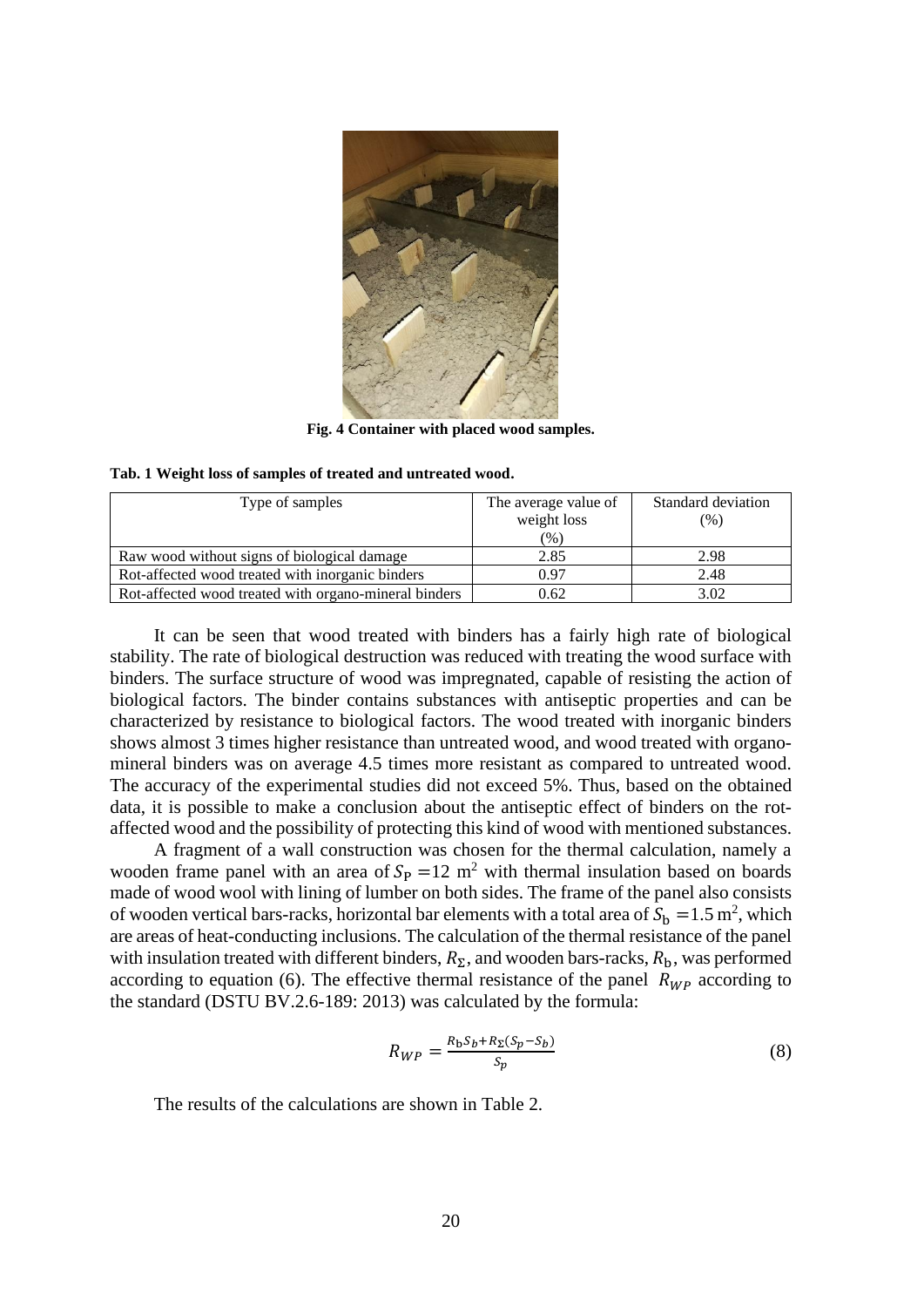| Panel                                                                                              | Insulation | Thermal resistance of an         | Thermal            | Effective thermal       |  |
|----------------------------------------------------------------------------------------------------|------------|----------------------------------|--------------------|-------------------------|--|
| thickness                                                                                          | thickness  | insulating layer with a covering | resistance of bars | resistance of the panel |  |
| (mm)                                                                                               | (mm)       | $(m^2 \cdot K/W)$                | $(m^2 \cdot K/W)$  | $(m^2 \cdot K/W)$       |  |
| 250                                                                                                | 210        | 3.13/2.70                        | 2.20/2.09          | 3.00/2.62               |  |
| 280                                                                                                | 240        | 3.52/3.00                        | 2.44/2.33          | 3.37/2.90               |  |
| 310                                                                                                | 270        | 3.90/3.37                        | 2.69/2.58          | 3.73/3.25               |  |
| Numerator shows the values for materials treated with organo-mineral binders, denominator $-$ with |            |                                  |                    |                         |  |
| inorganic binders.                                                                                 |            |                                  |                    |                         |  |

**Tab. 2 Thermal resistance of the panel depending on the thickness of insulation material.**

It is clear that the organo-mineral binder in terms of thermal resistance has an advantage over inorganic binder. Therefore, only the samples treated with organo-mineral binder were selected for experimental studies of a wall structure.

In the installed experimental samples of panels with different thickness of insulation instead of the door of the climate chamber, the temperature of the outer surface was measured (Figure 5) with the use of the FLIRi3 thermal imager.



**Fig. 5 Results of measuring the temperature of a wood panel with the thickness of wood wool insulation: a) 210 mm; b) 240 mm; c) 270 mm.**

It can be seen that the panel surface had a plus temperature, despite the relatively low minus temperature in the climate chamber. This proves low thermal conductivity of the insulation, which will provide the required level of thermal insulation of a building.

Fluctuations in ambient temperature caused harmonious changes in the temperature in the enclosing structure, which, in turn, causes fluctuations of indoor air temperature. Increasing thermal conductivity of the enclosing structure led to faster transfer of the external temperature wave into a room. Accordingly, it is necessary to answer the question of determining thickness of a multilayer panel, which will not be significantly affected by temperature fluctuations. Based on the formula (4), the thickness of a panel at which the oscillations will attenuate *"e"* times can be determined:

$$
\delta_e = \frac{1}{\sqrt{\frac{\omega}{2a_{WP}}}}
$$
\n(9)

Taking into account previous experimentally obtained thermo-physical characteristics of the multilayer panel – coefficients of thermal conductivity, density and specific caloric capacity (TSAPKO *et al*. 2019b), the calculated effective coefficient of thermal conductivity in equation (2) is  $a_{WP} = 0.87.10^{-7} \text{ m}^2/\text{s}$ . Accordingly, the thickness of a panel, where the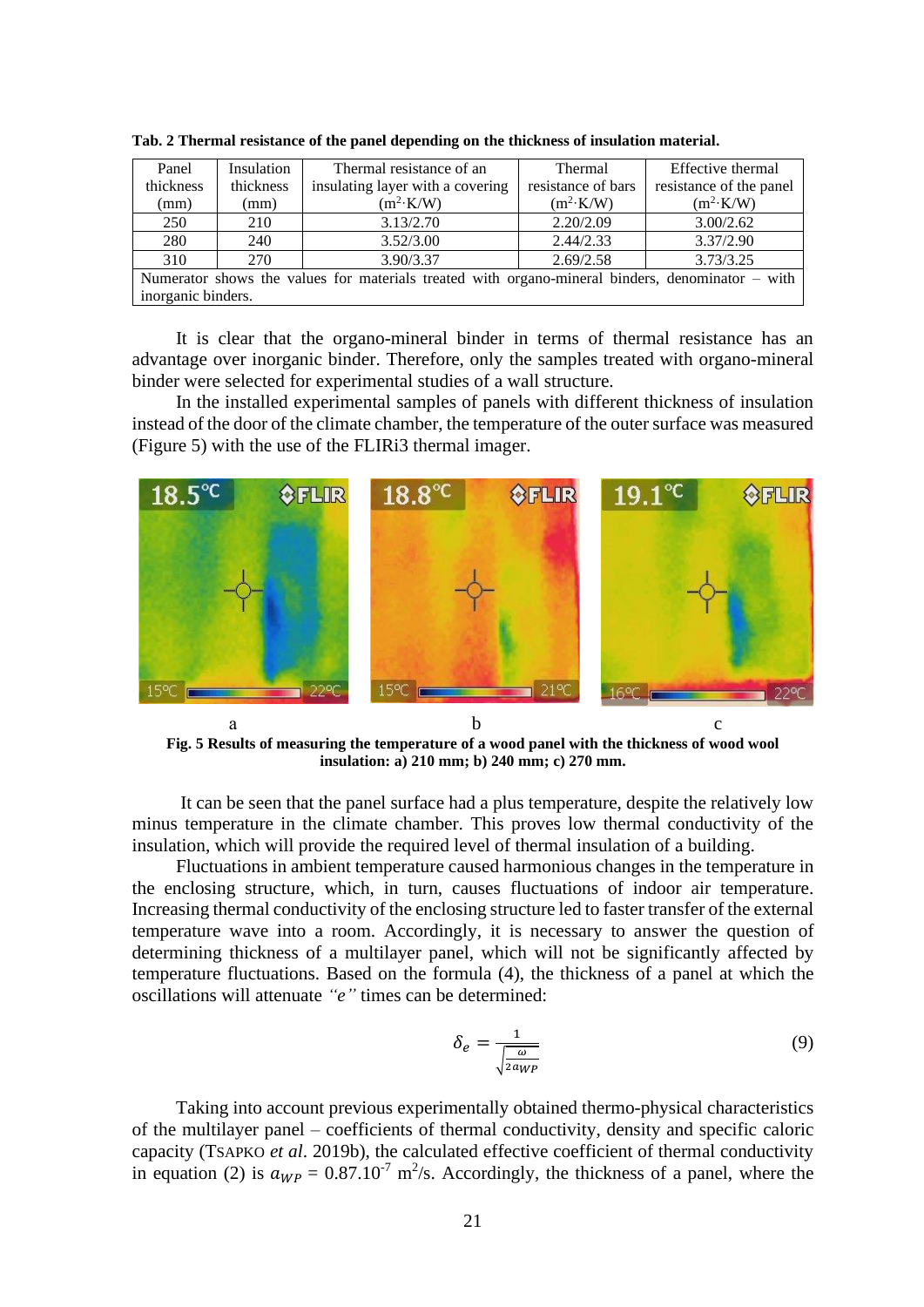temperature fluctuations decreased 2.72 times is 2.5 cm, which did not exceed the total thickness of the enclosing structure. The temperature of indoor air remained constant due to the thermal inertia of the main wall structures. As the wall thickness decreased, a significant increase in the amplitude of indoor air temperature fluctuations was observed, while the delay of harmonic outdoor air temperature fluctuations remained constant.

Based on the results obtained and taking into account previous research (TSAPKO *et al.* 2019a) to ensure comfortable and safe stay in a wooden house, there is possible to use insulation based on wood wool treated with organo-mineral binder. At the same time, wall thickness of 280 mm meets the requirements of state building regulations (DBN B.2.6-31: 2016) for thermal resistance and contributes to attenuation of atmospheric temperature fluctuations.

### **CONCLUSION**

The use of rot-affected pine wood was proposed to manufacture insulation in the form of wood wool treated with organo-mineral binders, which have protective antiseptic properties that do not allow further destruction. Modified wood wool can be used as an internal part of insulating wood panels. The calculation of thermo-physical properties of the wood wool panel from pine wood proves the possibility of its use in wooden frame houses, which contributes to effective and rational use of low-grade pine wood.

#### **REFERENCES**

AGARWAL, T., MALHOTRA, A., BIYANI, M., TRIVEDI, P.C. 2011. In vitro interaction of Trichoderma isolates against Aspergillus niger, Chaetomium sp. and Penicilium sp. In Indian Journal of Fundamental and Applied Life Sciences 1(3): 125–128.

BABASHOV, V.G., BESPALOV, A.S., ISTOMIN, A.V., VARRIK, N.M. 2017. Heat and sound insulation material prepared using plant raw material. In Refractories and Industrial Ceramics 58(2): 208–213. BOUSLIMI, B., KOUBAA, A., BERGERON, Y. 2014. Effect of biodegradation by brown-rot decay on selected wood properties in eastern white cedar (Thuja occidentalis L.). In International Biodeterioration & Biodegradation 87: 87–98.

DANILOV, V., AYZENSHTADT, A., MAKHOVA, T. 2018. Obtaining and characterization of woodmineral Composites. 18<sup>th</sup> International Multidisciplinary Scientific GeoHe, SGEM Sofia. Vol. 18. p. 347–354.

DBN B.2.6-31: 2016. Thermal insulation of buildings. Ministry of Construction of Ukraine. 38 p. (State building standards of Ukraine).

DE MEO, I., AGNELLI, A.E., GRAZIANI, A., KITIKIDOU, K., LAGOMARSINO, A., MILIOS, E., KALLIOPI RADOGLOU, K., PALETTO, A. 2017. Deadwood volume assessment in Calabrian pine (*Pinus brutia* Ten.) peri-urban forests: Comparison between two sampling methods. In Journal of Sustainable Forestry 36(7): 666–686.

DSTU BV.2.6-189: 2013. Methods of selection of heat-insulating material for insulation of buildings. Ministry of Construction of Ukraine. 71 p.

ERIKSSON, K.E.L., BLANCHETTE, R.A., ANDER, P. 1990. Microbial and enzymatic degradation of wood and wood components. Springer Verlag, Berlin/Heidelberg, Germany, 80 p.

GOST 28206-89. 2006. Basic test methods for external factors. Part 2. Tests. Fungal resistance. M.: Standartinform, 20 p.

GOST 18610-82. Wood. Method field tests of resistance to decay M.: Standartinform, 8 p.

LEONOVICH, O.K., Bozhelko, I.K. 2019. Development concept of environmentally friendly wooden housing construction in the Republic of Belarus. In Architecture and Construction sciences. No. 1, 2 (22, 23): 60–64.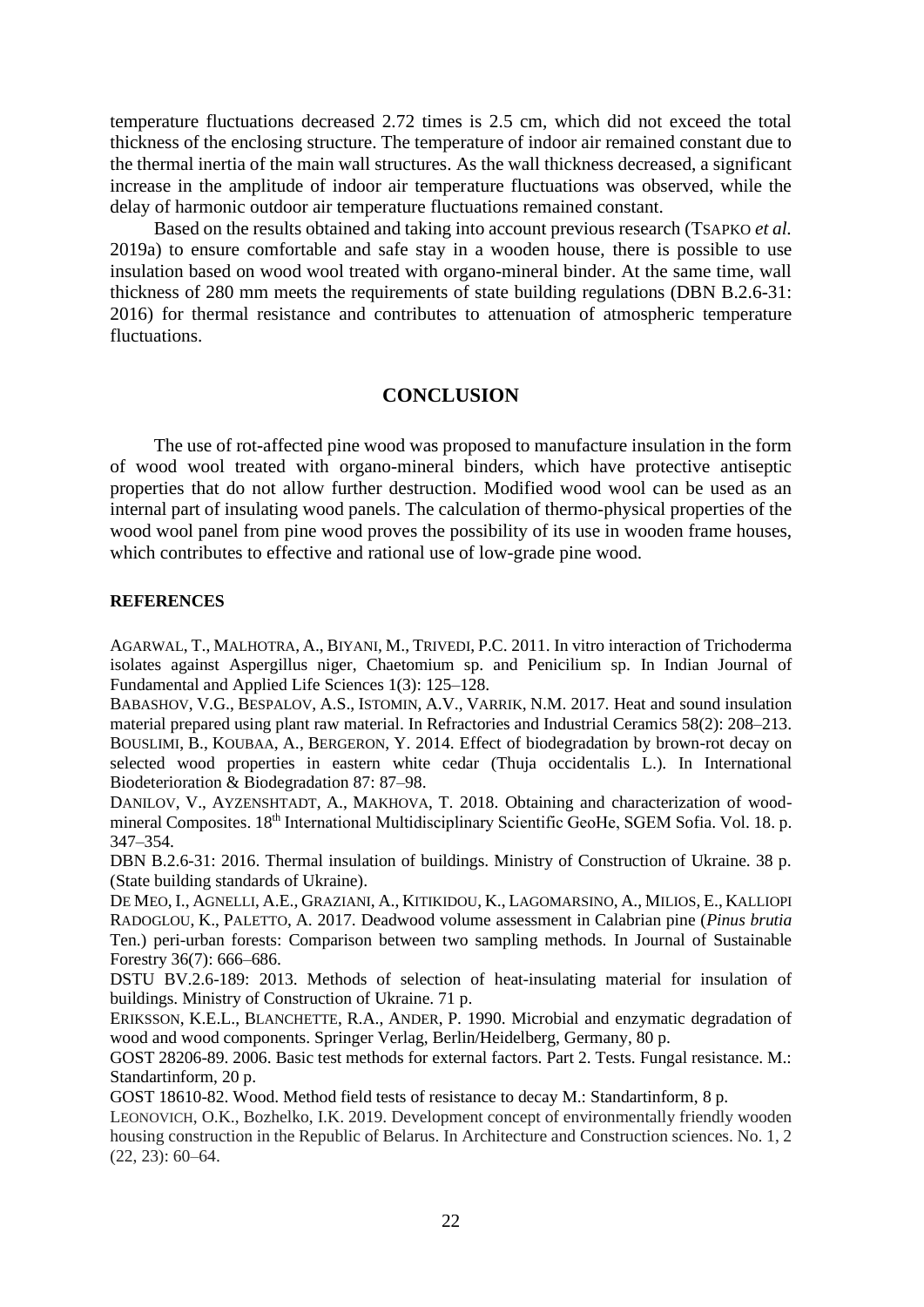MANTAU, U. 2012. Wood flows in Europe (EU27). Project report. Celle, 24.

MARCHENKO, N.V., NOVITSKIY, S.V., ZAVIALOV, D.L. 2016. On the use of low-quality pine wood. In Annals of Warsaw University of Life Sciences 95: 242–245.

MAURER, V.M., PINCHUK, A.P. 2019. Degradation of Ukraine's forests: current state, causes of mass dehydration and ways to prevent it. In Ukrainian Journal of Forest and Wood Science, 10(3): 41–52. PERSIANI, A., LOMBARDI, F., LUNGHINI, D., GRANITO, V., TOGNETTI, R., MAGGI, O., PIOLI, S., MARCHETTI, M. 2016. Stand structure and deadwood amount influences saproxylic fungal biodiversity in Mediterranean mountain unmanaged forests. In iForest-Biogeosciences and Forestry 9(1): 115–124.

PINCHEVSKA, O.O, ZAVIALOV, D.L. 2020a. Body insulation panels made of low quality pine wood. Abstracts of the participants of the X. International Scientific and Practical Conference "Comprehensive quality assurance of technological processes and systems". Chernihiv: ChNTU. p. 192.

PINCHEVSKA, O.O, ZAVIALOV, D.L. 2020b. Determination of the density of a new thermal insulation material. Abstracts of the international scientific-practical conference "Research of forest and urban ecosystems for sustainable development". p. 117–118.

SANAEV, V.G., ZAPRUDNOV, V.I., GORBAHEVA, G.A., OBLIVIN, A.N. 2016. Factors affecting the quality of wood-cement composites. In Bulletin of the Transilvania University of Braşov Series II: Forestry. Wood Industry. Agricultural Food Enging, v. 9 (58), No. 2: 63–71.

S[HVETS](https://www.scopus.com/authid/detail.uri?authorId=57214888616), M., M[ARKOV](https://www.scopus.com/authid/detail.uri?authorId=56024963800), F., F[ITISOV](https://www.scopus.com/authid/detail.uri?authorId=57316407400), A., D[IDENKO](https://www.scopus.com/authid/detail.uri?authorId=57315971600), P. 2020. Analysis of financial and economic activity of state forest enterprises in the conditions of economic and ecological crisis. In [Scientific](https://www.scopus.com/sourceid/21101062495?origin=resultslist)  [Horizons](https://www.scopus.com/sourceid/21101062495?origin=resultslist) (6): 92–100.

TSAPKO, Y.V., ZAVIALOV, D.L.,BONDARENKO, O.P, PINCHEVSKA, O.O, MARCHENKO, N.V. GUZIY, S.G. 2019a. Design of fire-resistant heat- and soundproofing wood wool panels. In Eastern-European Journal of Enterprise Technologies 3(10(99): 24–31.

TSAPKO, Y.V., ZAVIALOV, D.L., BONDARENKO, O.P., MARCHENKO, N.V., MAZURCHUK, S.M., GORBACHOVA, O.Y. 2019b. Establishment of thermophysical characteristics of heat-insulating products from dry pine wood. In Eastern-European Journal of Enterprise Technologies 4(10(100): 37–43.

UGOLEV, B.N. 2007. Wood science and forestry commodity science. Moscow State Forest University, Moscow, Russia, pp. 351.

WITOMSKI, P, ZAWADZKI, J, RADOMSKI, A. 2012. Changes of the pine wood (Pinus sylvestris L.) chemical composition during white- and brown-rot decay originated from chosen fungi species. In Wood Research 57(3): 463–468.

### **ACKNOWLEDGEMENTS**

This work was supported by the Ukrainian Ministry of Education and Science under Program No. 2201040: "The research, scientific and technological development, works for the state target programs for public order, training of scientific personnel, financial support scientific infrastructure, scientific press, scientific objects, which are national treasures, support of the State Fund for Fundamental Research". The authors are grateful to Ministry of Education and Science of Ukrainian for financial support of this study.

The authors are grateful for financial support to the Slovak Research and Development Agency, projects No. APVV-17-0583, APVV-18-0378, APVV-19-0269 and project VEGA 1/0264/22.

This publication is also the result of the project implementation: Progressive research of performance properties of wood-based materials and products (LignoPro), ITMS: 313011T720 (10%) supported by the Operational Programme Integrated Infrastructure (OPII) funded by the ERDF.

### **AUTHOR'S ADDRESS**

Prof. Ing. Olena Pinchevska, DrSc. Denys Zavialov, PhD. Assoc. Prof. Yuri Lakyda, PhD.